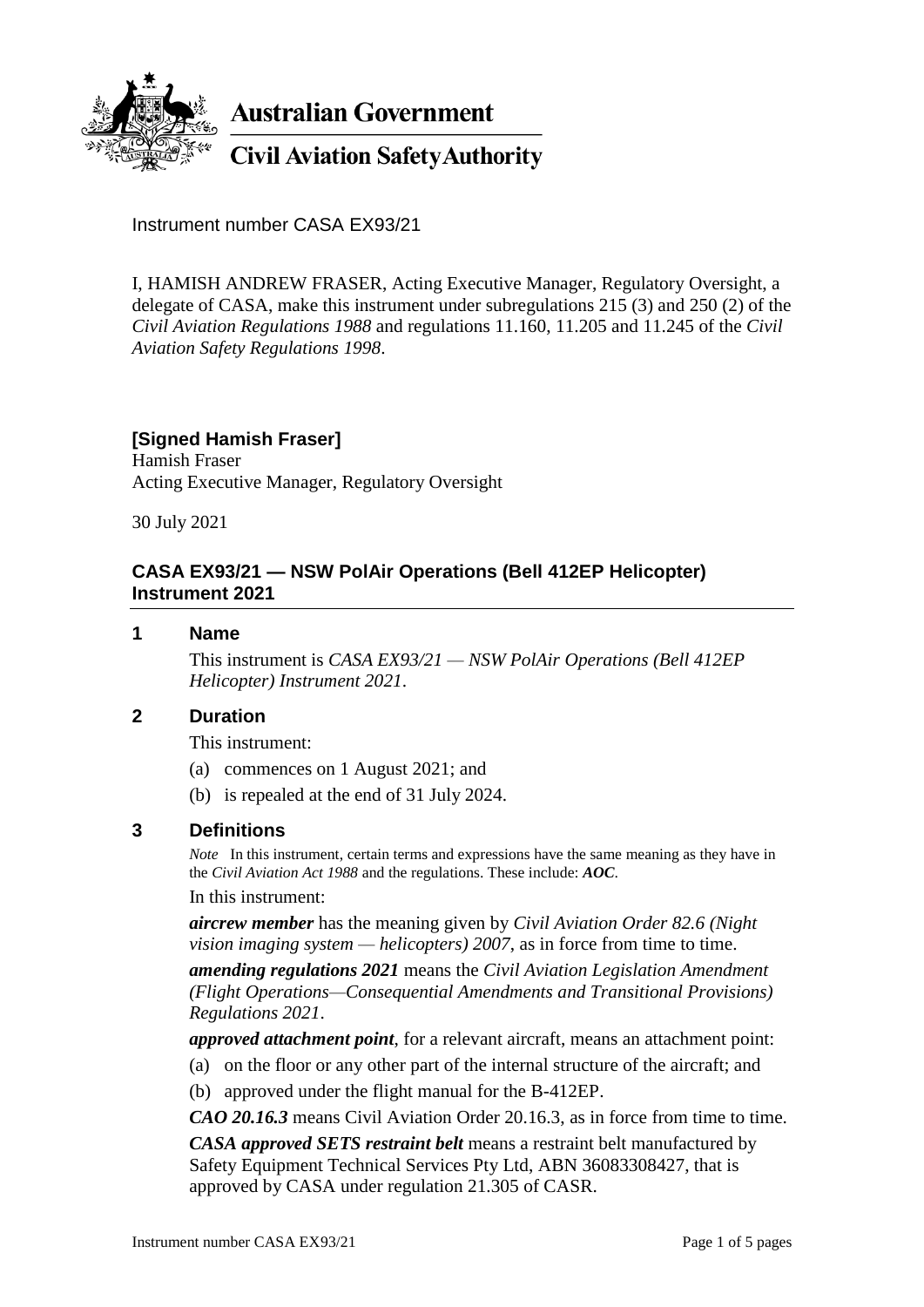*corresponding new provision* has the meaning given by regulation 202.405 of CASR.

*dispatcher's restraint strap* means a dispatcher's restraint strap that complies with ATSO-C1001, as existing from time to time.

*old Regulations* has the meaning given by regulation 202.405 of CASR.

*PolAir operation* means an operation:

- (a) that is conducted by the NSW Police; and
- (b) that is either:
	- (i) for or related to the law enforcement or counterterrorism functions of the NSW Police; or
	- (ii) for training related to the functions; and
- (c) in which a relevant aircraft is used.

*relevant aircraft* means a Bell 412EP twin-engine helicopter:

- (a) operated by the NSW Police under an AOC that authorises the conduct of helicopter winching and rappelling operations, emplaning and deplaning; and
- (b) that has safety harness attachment points that are modified and operated in accordance with the *Auto Avia Design Pty Ltd Engineering Instruction Sheet 216/229/EI1 Revision: IR* produced by Auto Avia Design Pty Ltd under *Design Data Release 216/229/DR* as existing on the day this instrument is signed; and
- (c) fitted with winchman's or rescue harnesses; and
- (d) fitted with dispatcher's restraint straps.

*Schedule 1* means Schedule 1 to the amending regulations 2021.

*Schedule 3* means Schedule 3 to the amending regulations 2021.

*Note* As at commencement of this instrument, section 2 of the *amending regulations 2021* provides that Schedules 1 and 3 are to commence immediately after the start of 2 December 2021.

*Specialist Police Officer* (or *SPO*) means a person, other than an aircrew member or the pilot in command of a relevant aircraft, who is:

- (a) an employee of the NSW Police; and
- (b) conducting activities for a PolAir operation.

*Note 1* As at commencement of this instrument, SPOs are police within the Tactical Operations Unit, State Protection Group or the Police Diver Unit of the NSW Police.

*Note 2* Examples of activities SPOs may conduct for a PolAir operation are winching, rappelling, emplaning and deplaning from the hover.

*the NSW Police* means the State of New South Wales represented by the NSW Police Force, ARN 219412.

*winchman's or rescue harness* means a winchman's or rescue harness that complies with ATSO-C1003, as existing from time to time.

*Note* For information about minimum performance standard ATSO C-1001 – *Dispatcher's restraint strap* and ATSO-C1003 – *Helicopter external personal lifting devices —* see section 13.2 and the table in subsection 13.2 (1) of the *Part 21 Manual of Standards Instrument 2016* available on the Federal Register of Legislation.

## **4 Application**

This instrument applies in relation to the NSW Police.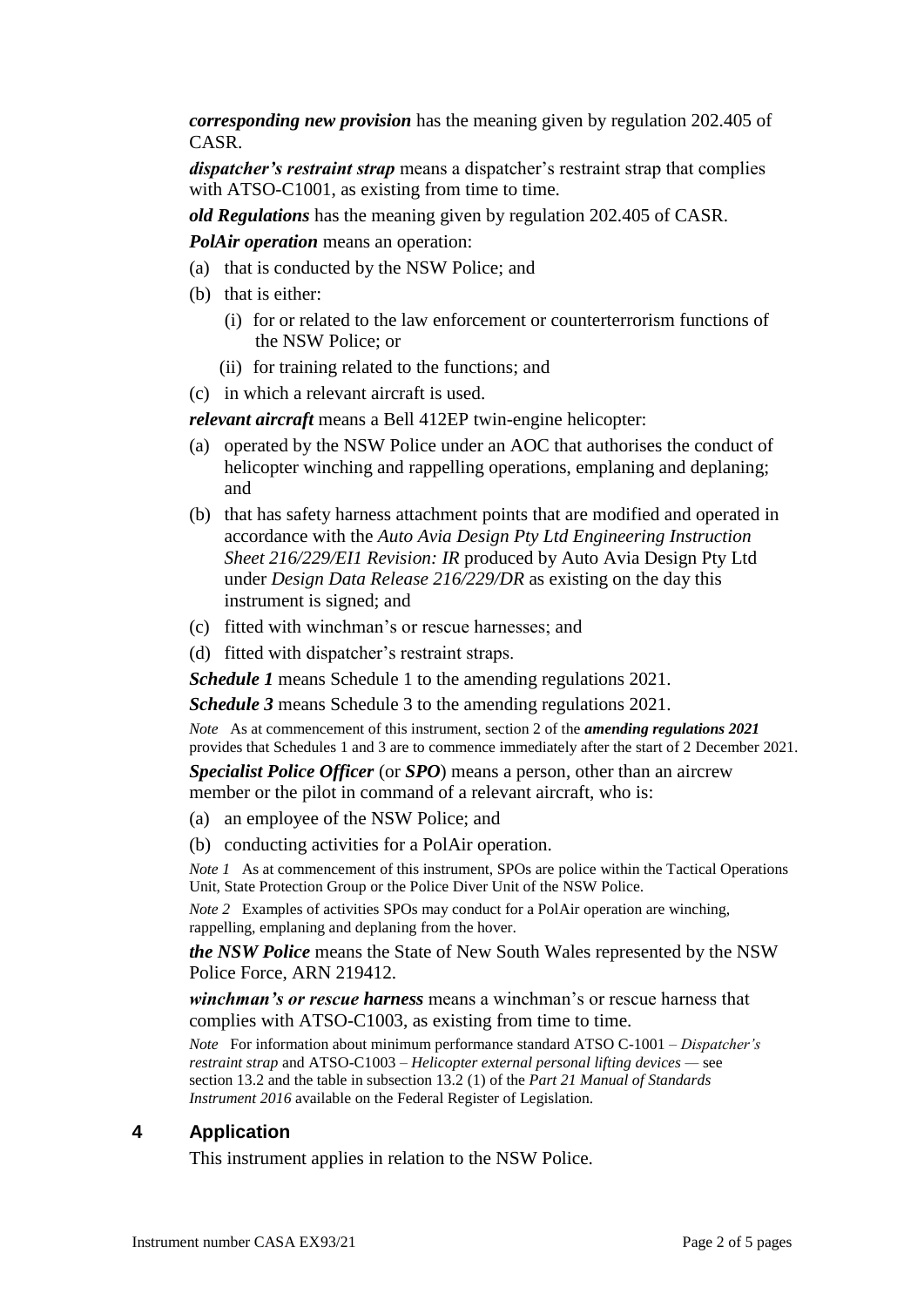# **5 Exemption — operator**

- (1) The NSW Police, when conducting a PolAir operation, is exempt from compliance with:
	- (a) subregulation 235 (7A) of CAR to the extent that it requires the NSW Police to comply with paragraphs 9.1 and 9.3 of CAO 20.16.3 in relation to the stowage of loose articles; and
	- (b) paragraphs 9.1 and 9.3 of CAO 20.16.3 in relation to the stowage of loose articles.
- (2) The exemptions mentioned in subsection (1) are subject to the condition in subsection 11 (1).

*Note 1* As at commencement of this instrument, subregulation 235 (7A) of CAR is to be repealed by item 42 of Schedule 1 on 2 December 2021.

*Note 2* As at commencement of this instrument, the empowering provisions for CAO 20.16.3 (regulation 208 of CAR and certain subregulations of regulation 235 of CAR) are to be repealed by items 36 and 42 of Schedule 1 on 2 December 2021. CAO 20.16.3, if not repealed, will, therefore, cease to have effect at that time.

*Note 3* As at commencement of this instrument, regulation 202.416C is to be inserted into CASR by Schedule 3 on 2 December 2021. Under regulation 202.416C:

- a person who was granted an exemption (the *old exemption*) by CASA under regulation 11.160 of CASR from compliance with a provision of the old Regulations, is taken to have been granted an exemption (the *new exemption*) under Division 11.F.1 from compliance with a corresponding new provision
- the new exemption is taken to have been granted on the condition that any terms or conditions of the old exemption are complied with
- the new exemption ceases to have effect in accordance with subregulation 202.416C (4).

*Note 4* The terms *Schedule 1* and *Schedule 3* are defined in section 3.

## **6 Exemptions — pilot in command**

- (1) The pilot in command of a relevant aircraft conducting a PolAir operation is exempt from compliance with:
	- (a) subregulation 151 (1) of CAR to the extent that it requires that the pilot in command of an aircraft in flight not to allow an SPO or an object accompanying an SPO to be picked up by the aircraft; and
	- (b) subregulation 235 (8) of CAR to the extent that it requires compliance with paragraphs 9.1 and 9.3 of CAO 20.16.3 in relation to the stowage of loose articles; and
	- (c) paragraphs 9.1 and 9.3 of CAO 20.16.3 in relation to the stowage of loose articles.
- (2) The exemptions mentioned in paragraphs (1) (b) and (c) are subject to the condition mentioned in subsection 11 (1).

*Note* As at commencement of this instrument, on 2 December 2021, subregulation 151 (1) of CAR is to be repealed by item 33 of Schedule 1 and subregulation 235 (8) of CAR is to be repealed by item 42 of Schedule 1. See also Notes 2, 3 and 4 to section 5.

## **7 Exemptions — Specialist Police Officer**

- (1) An SPO on a relevant aircraft being used in a PolAir operation is exempt from compliance with:
	- (a) subregulation 251 (1) of CAR; and
	- (b) subregulation 235 (7A) of CAR to the extent that it requires compliance with paragraphs 3.1, 4.1, 9.1 and 9.3 of CAO 20.16.3; and
	- (c) paragraphs 3.1, 4.1, 9.1 and 9.3 of CAO 20.16.3.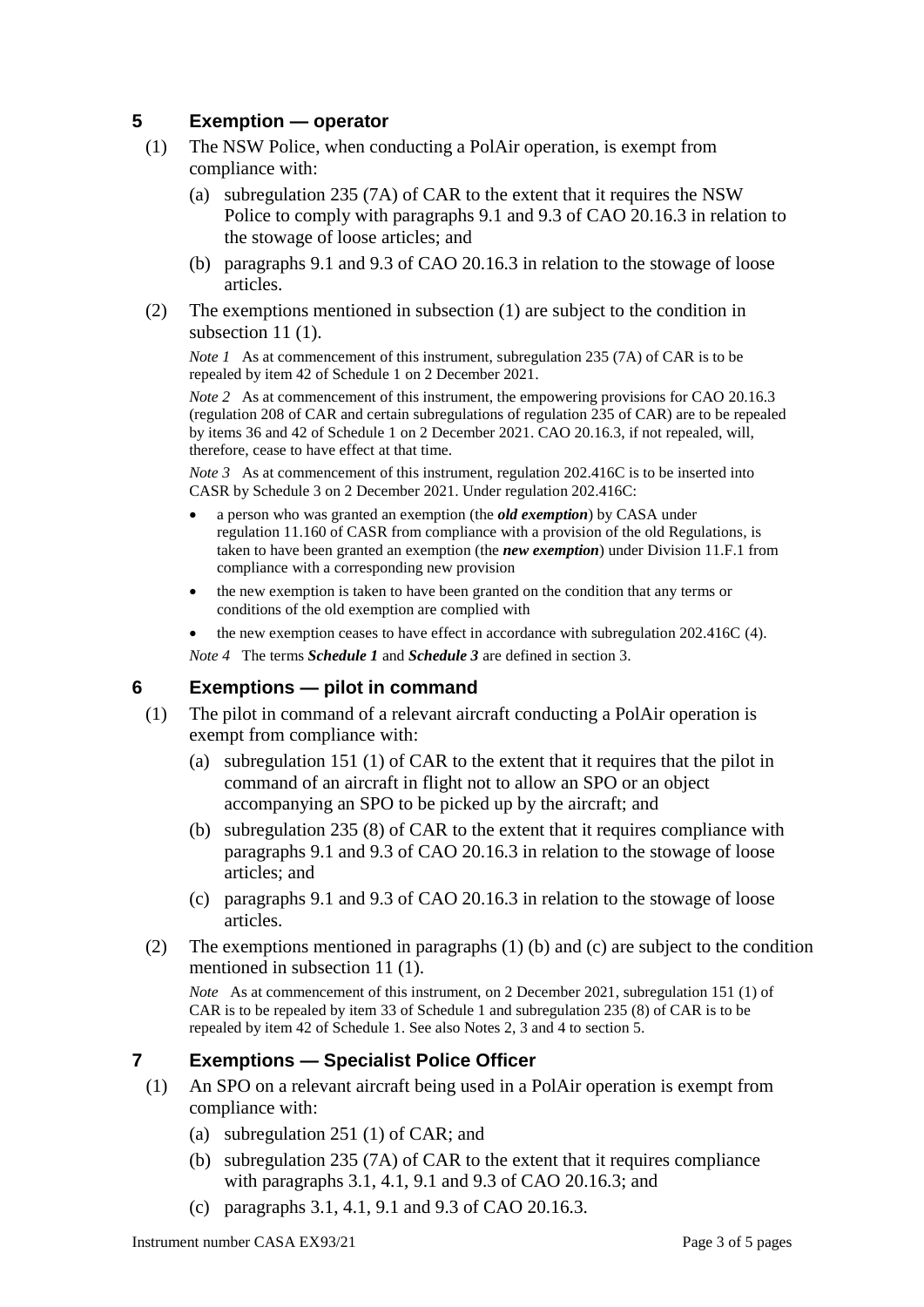- (2) The exemption mentioned in paragraph (1) (a) is subject to the condition in subsection 11(3).
- (3) The exemptions mentioned in paragraphs (1) (b) and (c), as they relate to compliance with paragraphs 9.1 and 9.3 of CAO 20.16.3, are subject to the condition in subsection 11 (2).

*Note* As at commencement of this instrument, on 2 December 2021, subregulation 235 (7A) of CAR is to be repealed by item 42 of Schedule 1 and subregulation 251 (1) of CAR is to be repealed by item 43 of Schedule 1. See also Notes 2, 3 and 4 to section 5.

### **8 Exemption — aircrew member**

- (1) An aircrew member of a relevant aircraft being used in a PolAir operation is exempt from compliance with:
	- (a) subregulation 251 (1) of CAR; and
	- (b) subregulation 235 (7A) of CAR to the extent that it requires compliance with paragraphs 3.1, 4.1, 9.1 and 9.3 of CAO 20.16.3; and
	- (c) paragraphs 3.1, 4.1, 9.1 and 9.3 of CAO 20.16.3.
- (2) The exemption mentioned in paragraph (1) (a) is subject to the condition in subsection 11 (4).
- (3) The exemption mentioned in paragraphs (1) (b) and (c), as it relates to compliance with paragraphs 9.1 and 9.3 of CAO 20.16.3, is subject to the condition in subsection 11 (2).

*Note* As at commencement of this instrument, on 2 December 2021, subregulation 235 (7A) of CAR is to be repealed by item 42 of Schedule 1 and subregulation 251 (1) of CAR is to be repealed by item 43 of Schedule 1. See also Notes 2, 3 and 4 to section 5.

## **9 Permission — operator and pilot**

For subregulation 250 (2) of CAR, the NSW Police and the pilot in command of a relevant aircraft are permitted to carry an SPO for a PolAir operation on, or in:

- (a) a part of the aircraft that is not designed for the accommodation of the crew or passengers; or
- (b) anything attached to the aircraft.

*Note* As at commencement of this instrument, on 2 December 2021, subregulation 250 (2) of CAR is to be repealed by item 43 of Schedule 1 and regulation 202.416A is to be inserted into CASR by Schedule 3. See item 21 of the table to regulation 202.416A of CASR for the requirements from which, if subregulation 202.416A (2) applies, an exemption will be taken to have been granted to the NSW Police or the pilot in command under regulation 202.416A.

## **10 Directions**

(1) For subregulation 215 (3) of CAR, the NSW Police must include in its operations manual the *NSW Police Force Aviation Support Branch — Application for exemption from the requirement to use approved seats and seat belts (operational contingency loading-OCL) during the conduct of fast roping, aerial fire support and helo-casting from the B412 aircraft* dated 30 March 2017.

*Note* As at commencement of this instrument, on 2 December 2021, subregulation 215 (3) of CAR is to be repealed by item 38 of Schedule 1 and regulation 202.419K inserted into CASR by Schedule 3. Under regulation 202.419K of CASR, this direction will continue to have effect until it ceases to be in force in accordance with subregulation 202.419K (3).

- (2) For subregulation 11.245 of CASR, the NSW Police must ensure that:
	- (a) each winchman's or rescue harness worn by an aircrew member on a relevant aircraft used for a PolAir operation is secured to an approved attachment point by a dispatcher's restraint strap; and